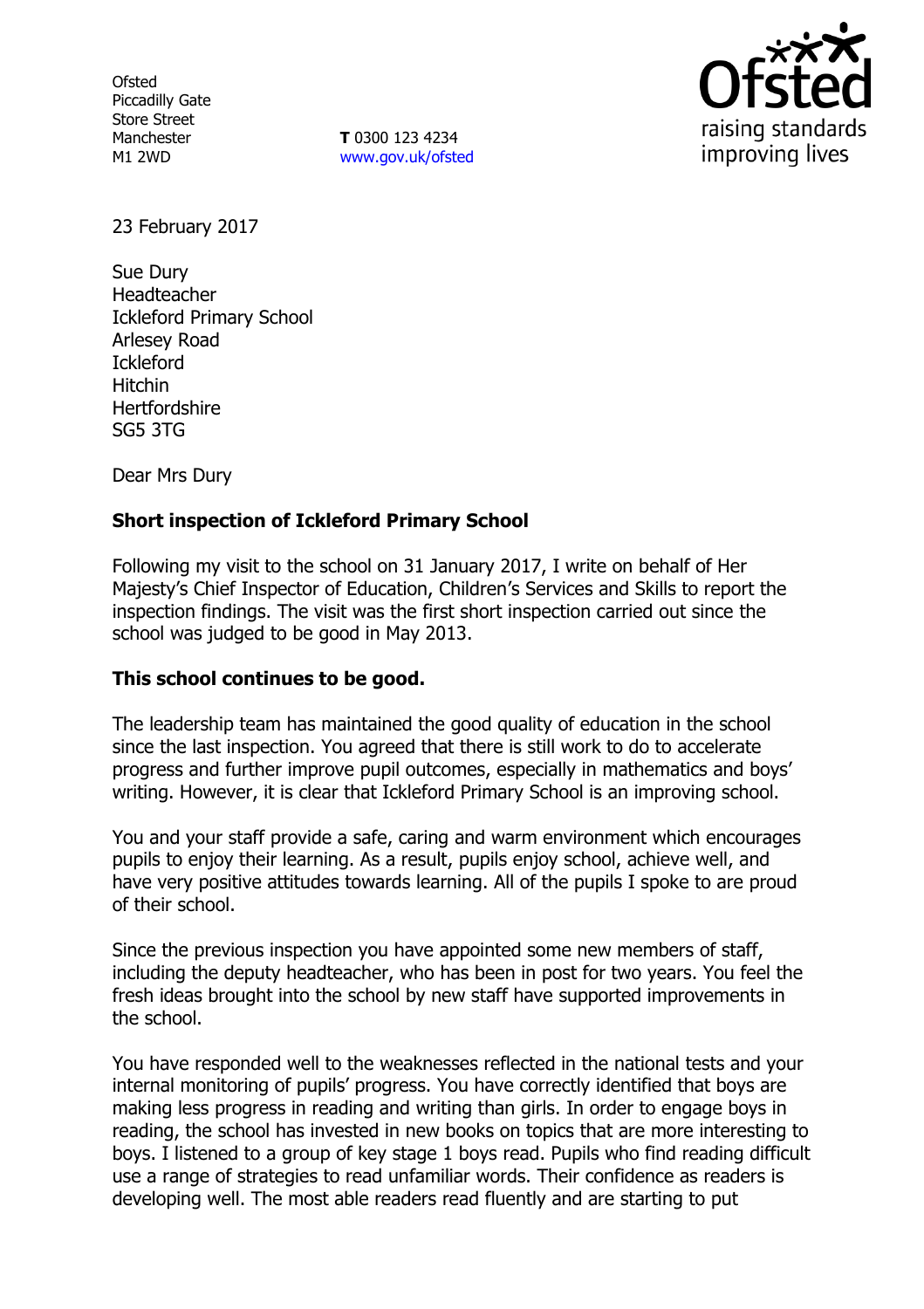

expression into their reading. All of the pupils said they enjoyed reading.

There is evidence that some of the strategies you have introduced, such as the weekly writing mornings, are starting to have an impact on improving progress in writing for all year groups of pupils, including boys. Leaders have also looked at the teaching of mathematics in order to improve the engagement and progress of girls. Early indicators suggest this is having a positive impact on girls' progress.

Since the previous inspection, you and the governors have become more adept in judging the impact of leaders' actions on improving teaching, learning, and pupil outcomes. Governors understand the impact of teaching and support strategies on the progress of all groups of pupils, including disadvantaged pupils.

The curriculum is exciting and interesting. Pupils value the trips and visits provided to enrich their learning They described them as 'awesome', because they are 'fun as well as educational'. Pupils also enjoy the extra-curricular clubs as they cover a range of activities. You have increased the variety of sporting opportunities in the school so all year groups have the chance to participate in a wide range of sports at competition level or for personal enjoyment.

Your school values ensure that pupils show respect and understanding of the differences between members of the school community and society. These values promote pupils' spiritual, moral and social education exceptionally well and ensure they are well prepared for life in modern Britain. Pupils proudly showed me the values display and talked at great length about these values and the recognition they receive when they apply one of these values to support other pupils.

### **Safeguarding is effective.**

Procedures for keeping pupils safe are fit for purpose and the records are detailed. All staff are trained annually in the latest guidance, including the 'Prevent' agenda. Staff know what to do if they have any concerns about the safety and well-being of any pupil. I discussed procedures for following up any concerns with you and the chair of governors, and found that your system of referrals follows the latest guidance, and you take advice from the appropriate authorities. Governors regularly review the effectiveness of procedures and the safety of the school site. As a result, security has been increased to ensure that no adult has access to the school without reporting to the school office, where their identity will be checked.

School records, confirmed by the pupils I spoke to, show that bullying is rare. Pupils understand the difference between bullying and falling out. They told me that on occasions they do have disagreements. However, they have every confidence that staff will listen to them, and help them to resolve issues. The curriculum provides the opportunity for pupils to learn about keeping themselves safe. Pupils are knowledgeable about the risks of using the internet and what to do if they have a concern. Pupils told me, 'Teachers don't stop going on about e-safety.' The website provides helpful advice for parents on internet safety, and you run annual workshops for parents.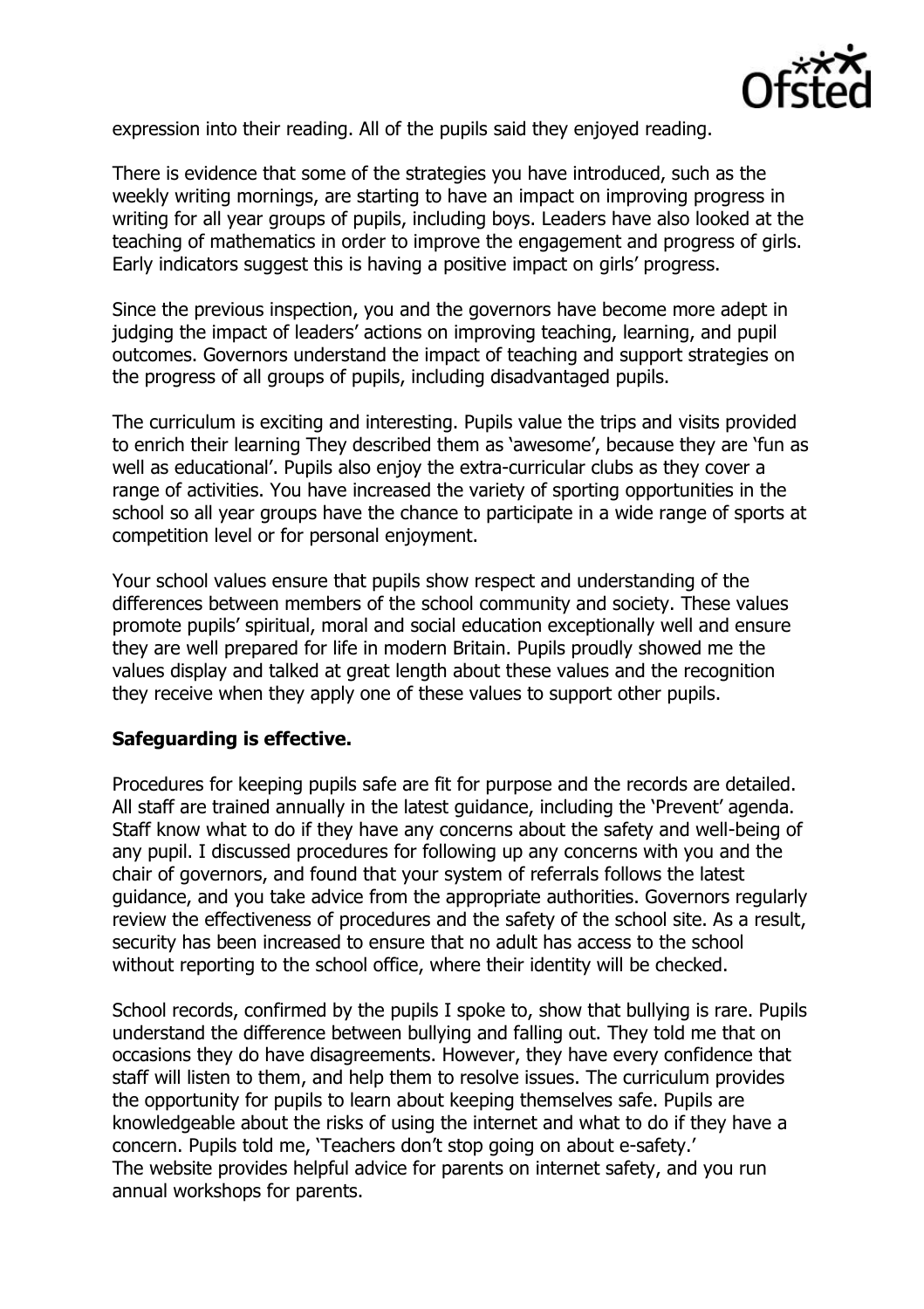

### **Inspection findings**

- $\blacksquare$  To establish whether the school remains good, my first line of enquiry was about writing. This was an area for improvement from the last inspection, and test results in 2016 indicated pupils' progress in writing is not as strong as in reading, especially for boys. You agreed, and stated that writing remains a key improvement priority for the school as there is still a sizable proportion of boys who are not yet writing in enough depth to extend their vocabulary and grammar.
- $\blacksquare$  From looking at a range of pupils' books it is clear that the actions you have taken to improve writing are having a positive impact on the quality of writing in all year groups. Pupils write across a range of subjects and many write in depth using the correct spelling, punctuation and grammar. Teachers expect pupils to write neatly and produce the same quality of writing across all subjects. Having discussed the reasons why boys are less enthusiastic about writing, we agreed that the curriculum topics are not always as interesting to boys as they are girls.
- My second line of enquiry looked at whether teaching was sufficiently challenging, especially for the most able pupils. The end of key stage results for the last three years indicate that the proportion of pupils making more than expected progress has often been below average in one or more subjects.
- Our visits to lessons indicated that levels of challenge do vary between subjects and classes. We saw some good examples of challenge in a range of subjects. The work provided made pupils think hard, or enabled them to apply their skills and knowledge to different contexts. Some effective examples were seen in science and humanities books. However, in some classes opportunities to develop mathematical reasoning through problem-solving were limited.
- After looking at the books, we agreed that the good practice seen in the school needs to be shared so that more teachers are setting demanding work and providing more problem-solving activities in mathematics. We also agreed that all groups of pupils, not just the most able, need to be set more demanding work.
- $\blacksquare$  My third line of enquiry was to follow up the area for development from the last inspection relating to monitoring by senior leaders and governors. Governors now receive detailed reports on the impact of pupil premium spending on pupils' progress. The chair of governors was able to talk knowledgeably about the progress of disadvantaged pupils as a result of the information they receive.
- $\blacksquare$  I looked at the documentation relating to the monitoring of teaching, learning and assessment. I found that you have improved systems since the last inspection. You now focus on the impact of teaching and assessment on pupils' progress. The impact of teaching is monitored regularly, by senior and subject leaders, using a variety of information.
- My final line of enquiry was about attendance. Recent published data suggested that although attendance overall was above the national average, the persistent absence for one group of pupils was well above average. Our discussion quickly explained that these were legitimate absences. Looking at attendance figures for pupils currently in the school, I am content that attendance is well managed and